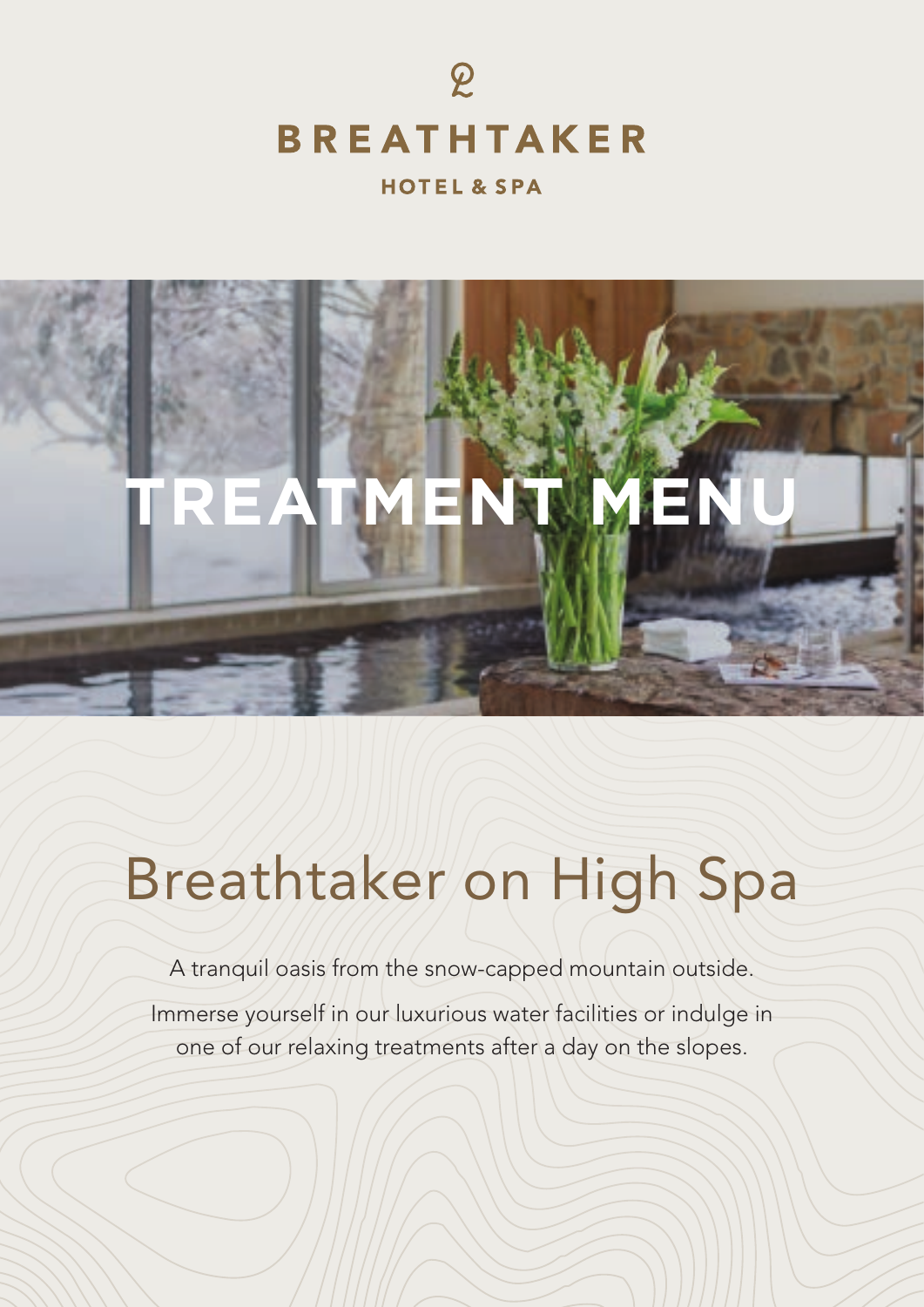

# skincare range

# LaGaia Unedited

LUE formulations are designed and made in Melbourne. A pH balanced, scientifically formulated skincare range that delivers potent vitamins, botanical extracts and nutrients from nature to provide unsurpassed results.

Using precious quartz crystals and native Australian ingredients, LUE works to relieve stress and tension while restoring optimum skin function daily. Protecting against premature ageing and environmental distress.

A heritage brand delivering ethical and sustainable formulations for 15 years, their mission is to rid the beauty industry of marketing wizardry and false promises of beauty, assisting every client to achieve their unedited beauty confidence and filter free worthy skin.

# water therapies

Relax in a luxurious haven of renewal. Enjoy our 20-metre lap pool, Spa and Steam Room at your leisure.

• *Complimentary for in-house hotel guests 18+.*

### Water Pass 3 and 3 hr ⋅ \$45

Relax, soak and unwind in our water facilities for up to 3 hours. • *Water experience is complimentary with treatments 45 min or more.*

# Hydrotherapy Soak 4 Min → 30 min + \$90

Immerse yourself in one of our private hydrotherapy geisha tubs, with the added benefit of Epsom salts and hydro jets to ease tired muscles. • *Available upon request only.*

# spa packages

### The Journey 120 min ⋅ \$320

Foot Ritual | Full Body Scrub | Elemental Relaxation Massage | Summit Air Facial Your journey begins with a carefully selected aromatic exfoliant to boost skin's circulation. Soak it off in a beautiful milk bath immersion. Then enjoy a full body massage to help release muscle tension. Finally, finish with the Summit Air facial to restore radiance.

• *Upgrade with Hot stones | Available as couple's treatment*

# Quinta Essentia 90 min ∙ \$280

Foot Ritual | Elemental Relaxation Massage | Summit Air Facial | Lunch and Bubbles Treat yourself with a full body relaxation massage followed by the Summit Air Facial for complete renewal. Using a nutrient infusion blend for ongoing muscle soothing. Complete your experience with lunch in the Signature Restaurant with a glass of bubbles.

• *Upgrade with Hot stones | Available as couple's treatment*

# Mountain Refresh 90 min ∙ \$310

Full Body Scrub | Body Mask | Herbal Cocoon Wrap | Summit Air Facial A full body experience combining an exfoliation and body mask treatment followed by the Summit Air facial for total body moisture repair.

# Breathtaker Ritual 60 min ∙ \$180

Create your perfect spa experience. Choose *any two* of the following treatments:

- Back, Neck & Shoulder Massage *upgrade with Hot stones*
- Summit Air Facial
- Full Body Scrub
- Body Mask & Wrap
- Beauty Balm Hair Therapy

Elemental Relaxation Massage | Dinner for Two

• Foot & Calf Release

Date Night — couple's romantic escape 60 min ⋅ \$480

Enjoy a couple's 60-minute full body relaxation massage followed by an indulgent chef's selection style dinner and glass of sparkling wine at our Signature Restaurant overlooking the mountains.

• *Enjoy complimentary use of facilities before or after your treatment | Upgrade with Hot stones*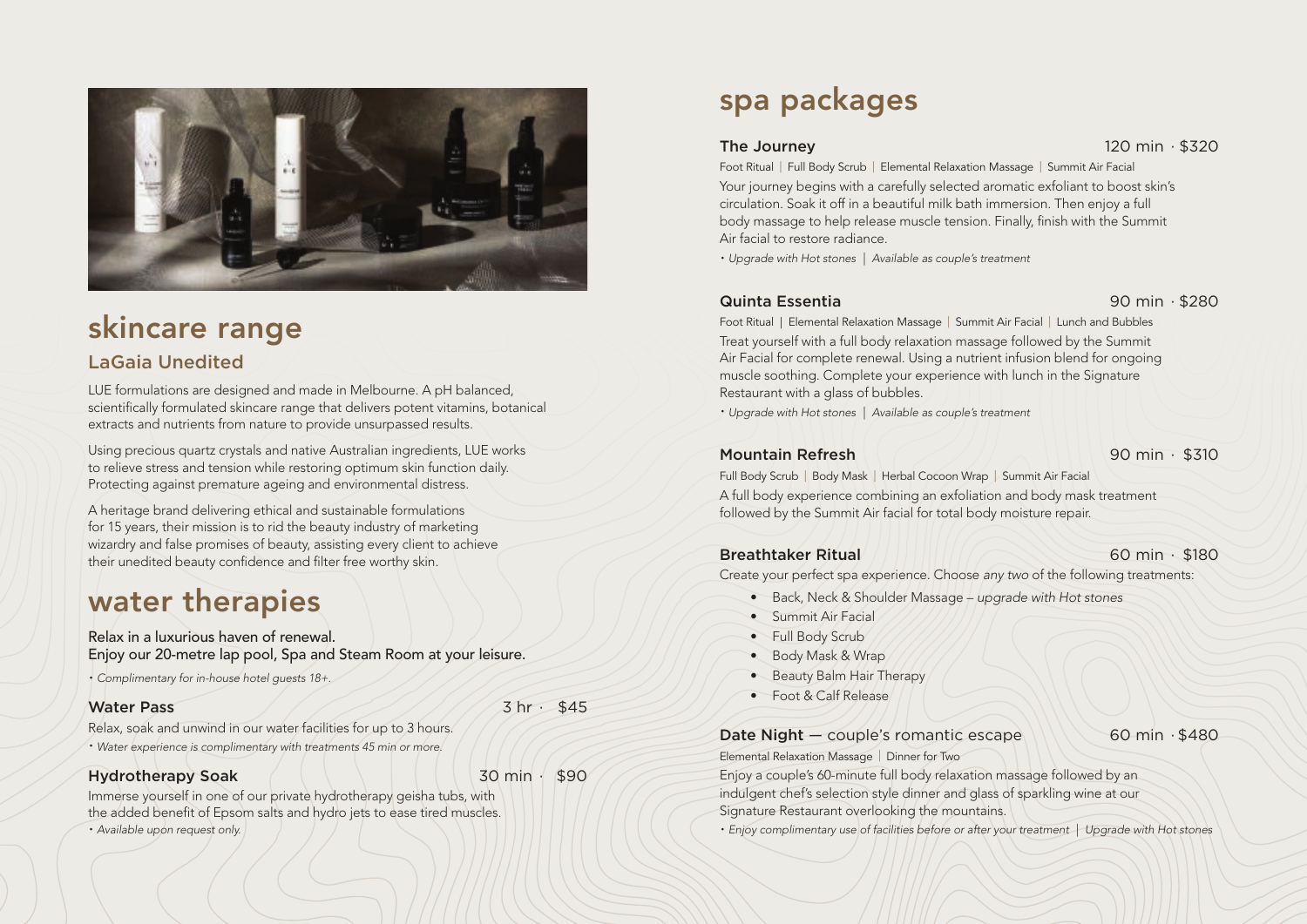# massage

Relax the Mind, Body and Soul

### Elemental Relaxation Massage 60 min ⋅ \$180

90 min ∙ \$260

Foot Ritual | Sensory Aroma Journey | Full Body Massage A relaxing full body massage.

Begin your treatment with a sensory aroma journey to choose the best aromatherapy blend of oil. Using relaxing techniques while focusing on areas of tension for full body relaxation.

| <b>Hot Stone Massage</b> | 60 min $\cdot$ \$190        |
|--------------------------|-----------------------------|
|                          | $90 \text{ min} \cdot $270$ |

Foot Ritual | Sensory aroma Journey | Full Body Massage

Warm Baltic stones are incorporated into a full body massage to relax muscle tension while using relaxing massage and effleurage techniques.

| <b>Remedial Massage</b> | $60 \text{ min} \cdot $200$ |
|-------------------------|-----------------------------|
|                         | 90 min $\cdot$ \$280        |

Deep tissue for deep tension. A firm to deep pressure massage focusing to release lingering tension. Using a recovery sports blend aroma oil to help invigorate tired muscles.

• *Available upon request and by appointment only*





# face

### Targeted Performance Facial 60 min ⋅ \$230

Specialist C or AHA Resurfacing PRO | Neck & Shoulder Acupressure Point Massage | Gua Sha Massage The perfect brightening facial for when you're feeling tired & dull. Using premium actives, vitamins, and bioactive antioxidants to revive dermal function and youthful structures, aiding in boosting daily skin performance for increased cellular renewal, skin thickening, tightening, and reversing UV degeneration.

• *For best results, a series of 3-6 treatments is recommended.*

### **pH Balance Facial 60 min ⋅ \$180**

Tailored Skin specific | Jade Roller | Neck & Shoulder Acupressure Point Massage Active botanical elixirs revitalise dry and sensitised skin, addressing premature ageing for optimum biological rejuvenation. Beginning with a deep cleanse and exfoliation, the skin is then drenched in antioxidants and lipids to restore peak skin function and pH balance.

#### **Summit Air Facial —** *add on only* 20 min Essential Deep Cleanse | Hydration Treatment

The rapid face refresh solution that is included in our spa packages. Ideal for all skin concerns, this treatment restores pH balance and hydrates and nourishes the skin..

• *Available as an add-on for spa treatments*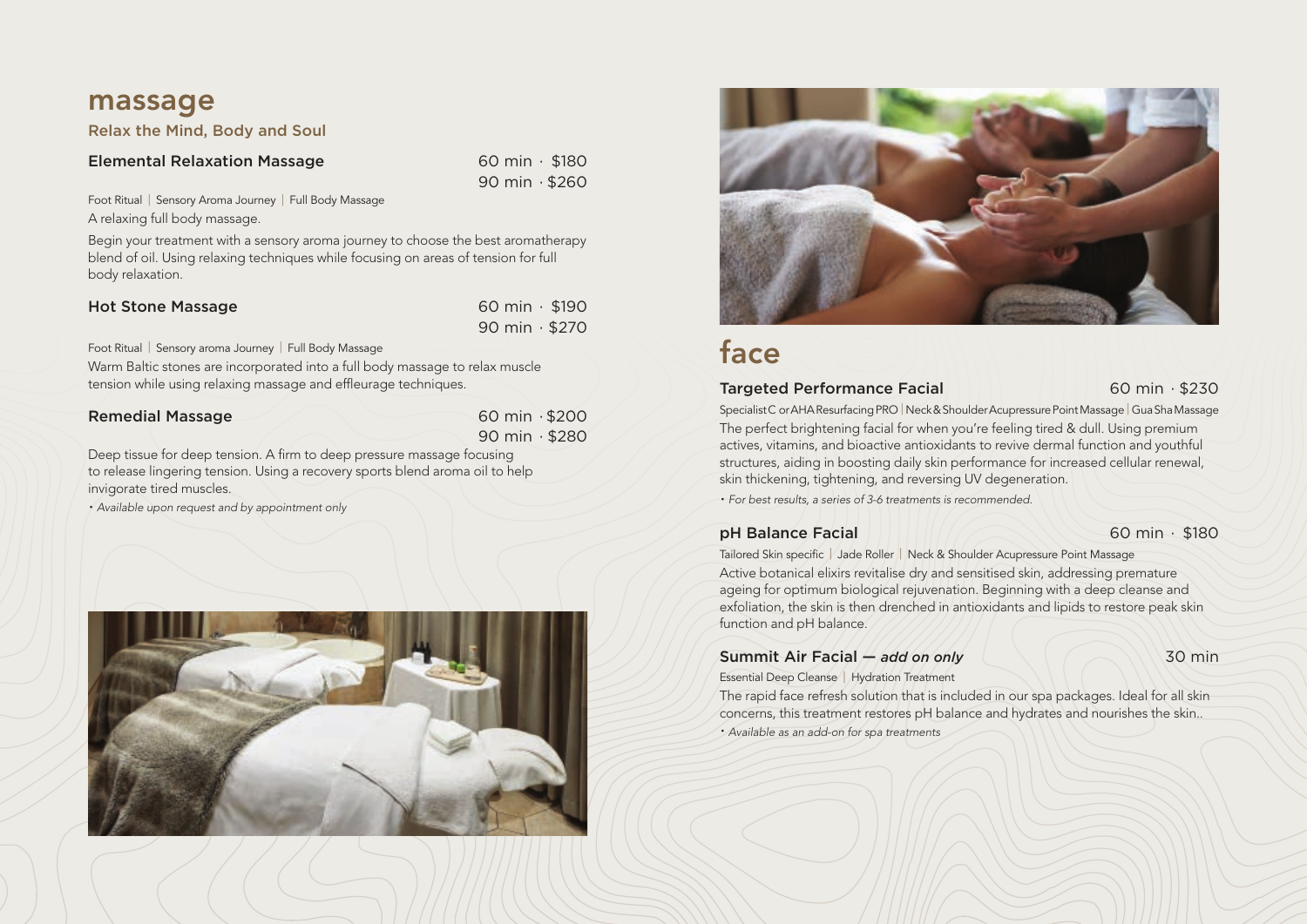# hand & foot

#### Foot and Calf Release 30min \$90

Perfect after a day on the slopes, this targeted lower leg treatment will relieve tension in the foot and calf muscles. Using our recovery sports blend to put you on the mend.

Spa Pedicure 60 min ∙ \$140

Soak | Exfoliate | Cuticles | Masks & Massage | File & Paint Ultimate treatment for tired feet. Begin with a native Australian foot soak & exfoliation to refresh and renew. Enjoy a mask and massage and finish with your favourite wintertime colour.

• *Treatment includes a shellac or polish application.*

Spa Manicure 60 min ∙ \$140

Soak | Exfoliate | Cuticles | Masks & Massage | File & Paint

An invigorating hand & arm treatment to hydrate and refresh. Begin with milk bath hand soak to soften before exfoliating. Follow with a hand & arm mask & massage with warm oil before finishing with your choice of colour.

• *Treatment includes a shellac or polish application.*

# Express Shellac Manicure 30 min ⋅ \$90

Nail tidy & shape | Shellac Colour application An express treatment to shpe and tidy your nails with a quick colour application.

# beauty bar

# Nails, Waxing, Brow and Lash services available

Our specialty trained beauty therapists offer a range of services to help keep you looking and feeling your best all season.



# spa essentials

# Appointment

To avoid disappointment, we recommend booking in advance. A valid credit card is required to secure your booking. Phone +61 3 5777 6377 to book.

# Arrival

Please arrive at least 15 minutes prior to your appointment time to complete the consultation card and change before your experience begins. Arriving late, will unfortunately, result in a reduced treatment time.

# Cancellations

As we reserve your therapist exclusively for your booking, cancellations within 24 hours of your appointment time will incur a 100% cancellation fee.

# Health Considerations

Medical information: Please advise staff of any health conditions, past or present at time of booking, so we can tailor your treatment to suit your needs.

Pregnancy: Certain spa treatments are not recommended during pregnancy. Please advise staff at the time of booking if you are pregnant, so we can tailor your treatment to suit your needs.

### Minimum Age

18 years and over

### Amenities and Attire

Male and female changing rooms with showers, grooming facilities and lockers are available for your convenience. Robes, slippers and towels are provided to all guests receiving a treatment. We recommend leaving valuables at home. Breathtaker does not take responsibility for lost or misplaced belongings. Appropriate swimwear must be worn when using our water facilities.

# **Etiquette**

Our facility primarily focuses on health and wellness and while we want you to enjoy your soak, we ask that noise is kept to a minimum out of respect to other guests enjoying their treatment. Mobile phones should be switched to silent when entering the spa.

# Gift Vouchers

Indulge your friends or family with one of our customised gift vouchers for an indulgent spa experience.

# Location

Located on the lower ground level at Breathtaker Hotel & Spa. Approximately 80 metres from the ABOM Express Chairlift and stop number 10 on the free village shuttle bus.